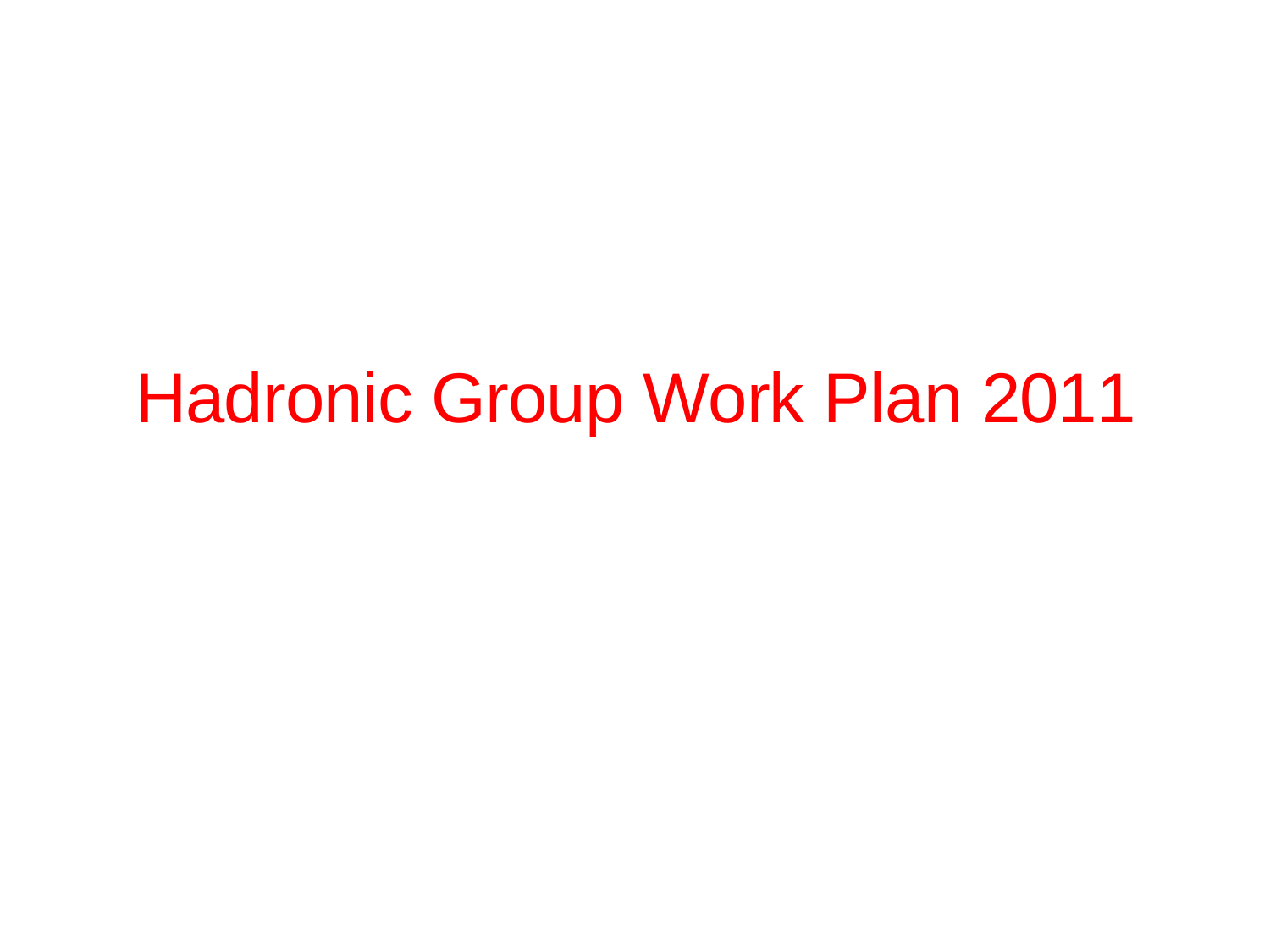#### Main Areas of Focus

- Model development
- Validation
- Cross sections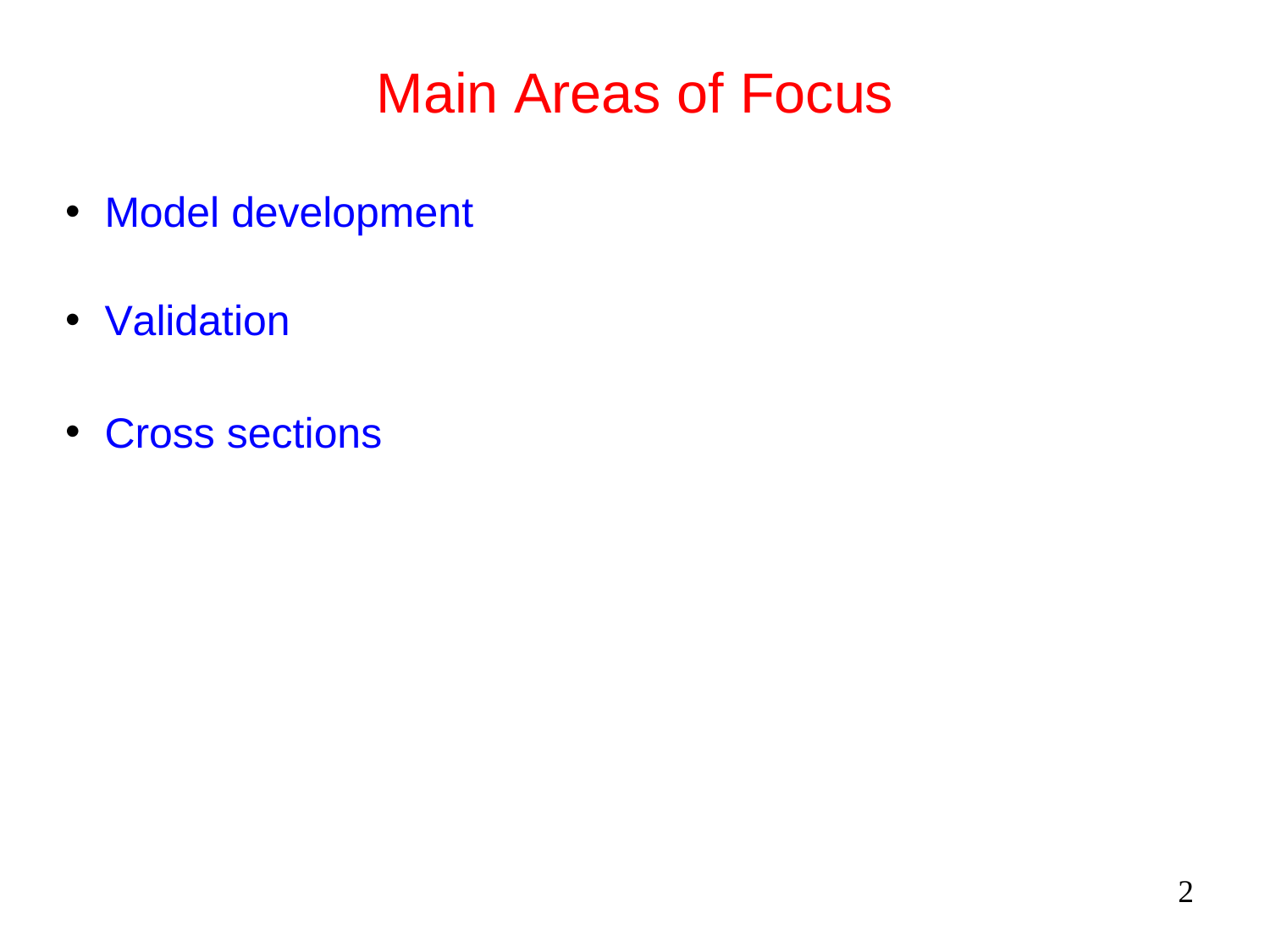#### Model Development (1)

- String models (Vladimir Uzhinsky)
	- implementation of anti-baryon-nucleus and anti-ion-nucleus interactions in FTF (June 2011)
	- tuning and validation of annihilation in FTF (September 2011)
	- addition of Reggeon cascade to QGS (2012)
	- improved small-mass string fragmentation in QGS (2012)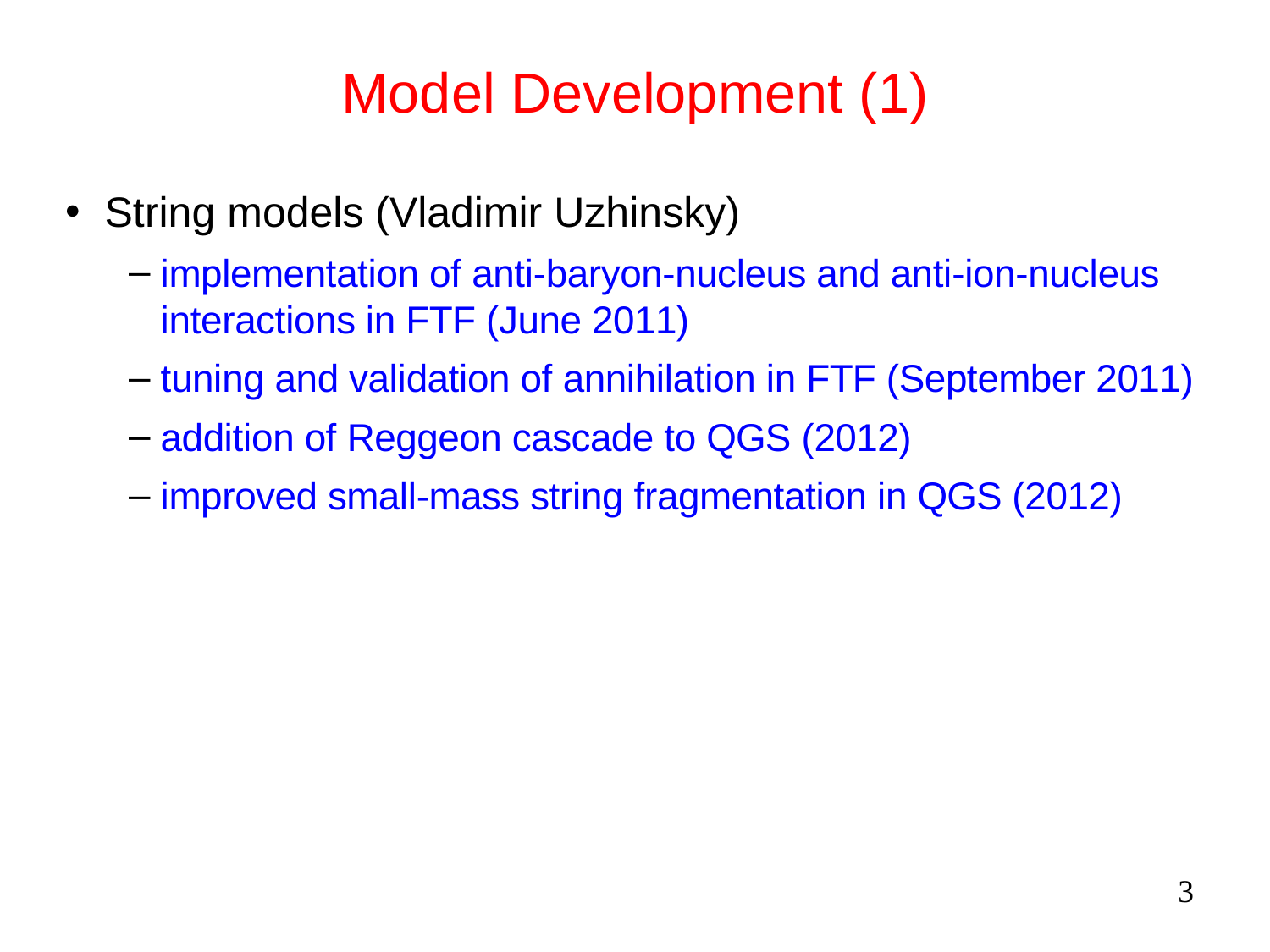#### Model Development (2)

- Bertini cascade (Mike Kelsey, Dennis Wright)
	- Implementation of Propagate() method for use with FTF (June 2011)
	- addition of coalescence model in cascade stage of Bertini (September 2011)
		- possibly also in precompound stage
	- implement trailing effect (June 2011)
	- develop a better model for nuclear recoil (December 2011)
	- addition of anti-baryon-nucleus and anti-ion-nucleus interactions (2012)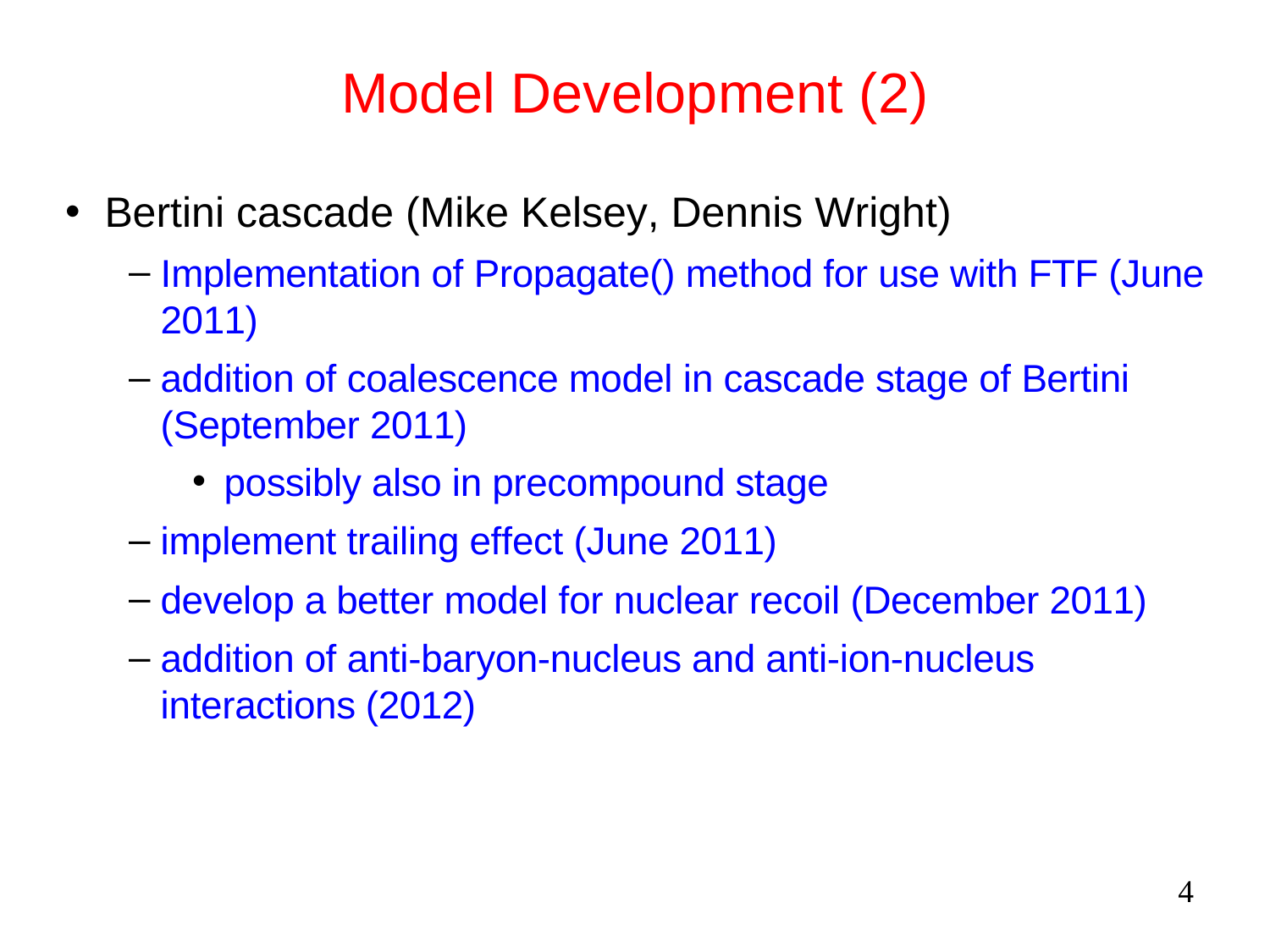#### Model Development (3)

- INCL/ABLA (Pekka Kaitaniemi)
	- add new model (INCL++) (September 2011)
	- Develop de-excitation handler interfaces for INCL models (December 2011)
- Radioactive decay (D. Wright, M. Maire, L. Pandola, L. DeSorgher, V. Ivantchenko)
	- update Geant4 version of ENDSF to 2011 (September 2011)
	- add validation tests (December 2011)
	- improve photo-evaporation code (2012)
	- improved handling of meta-stable states (2012)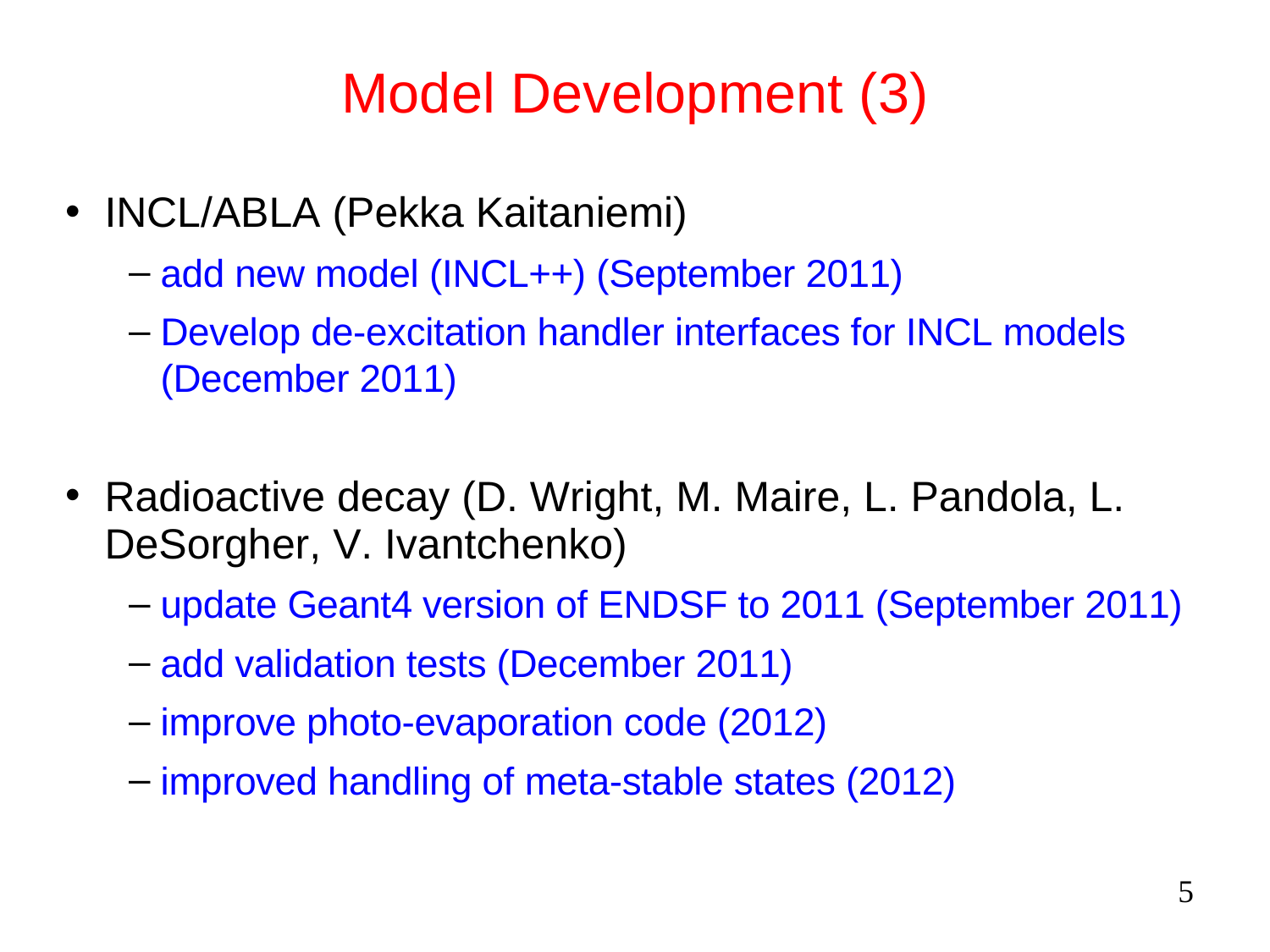#### Model Development (4)

- Neutrons
	- complete interface to ENDL database (T. Koi, B. Beck) (May 2011)
	- install alternate G4NDL implementation (T. Koi, D. Cano-Ott, J.-M. Quesada) (May 2011)
- Ions (T. Koi)
	- extend energy reach of G4QMD (December 2011)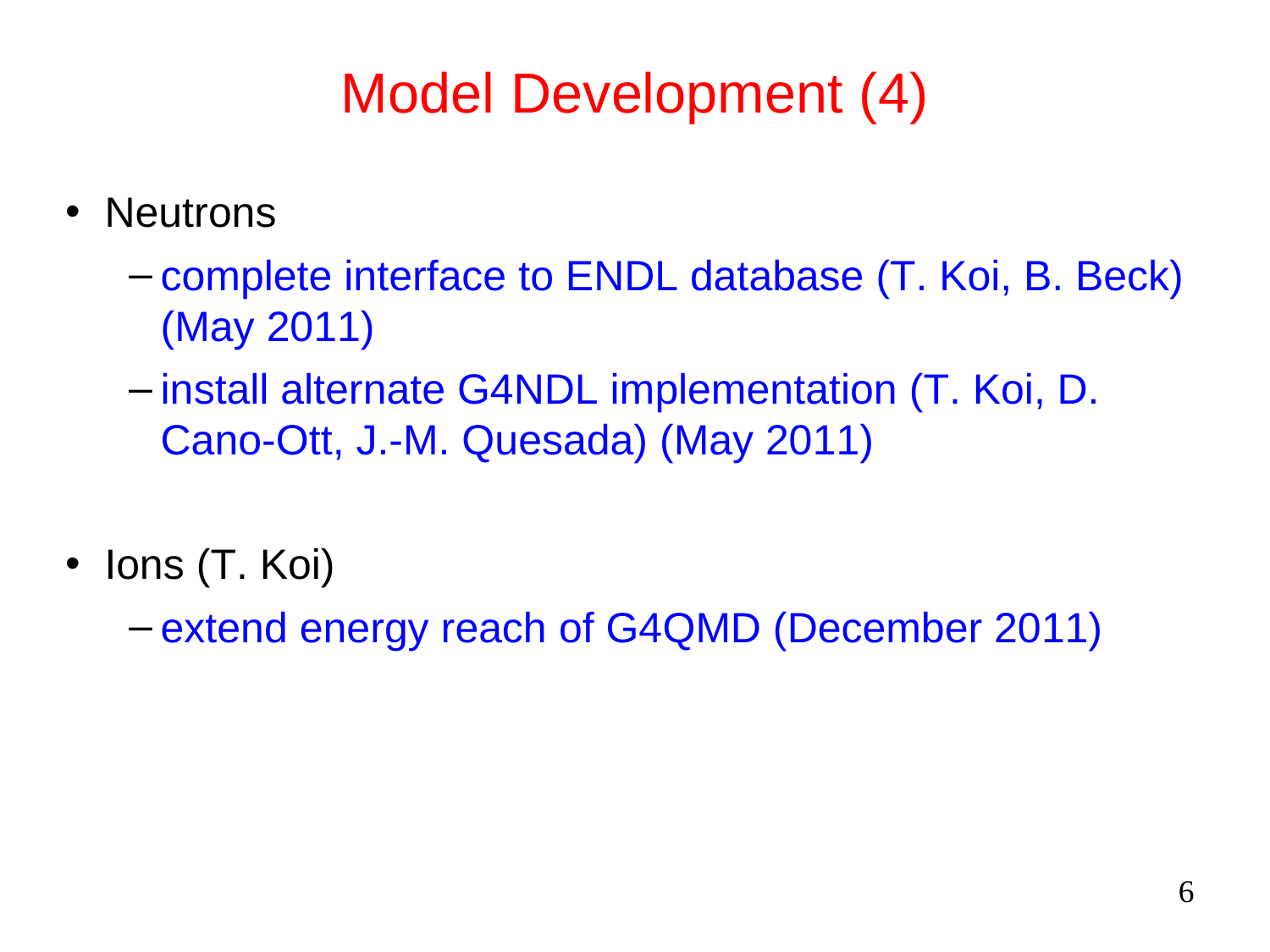#### Model Development (5)

- De-excitation (V. Ivantchenko)
	- finish clean-up of multi-fragmentation and GEM codes (June 2011)
- Coalescence model for precompound/evaporation stages (V. Ivantchenko) (December 2011)
- Study CHIPS for code speed-up (Fred Jones)
- CHIPS re-organization (D. Wright, G. Folger)
- Refactoring based on architecture review (depending on review time-scale
	- all model maintainers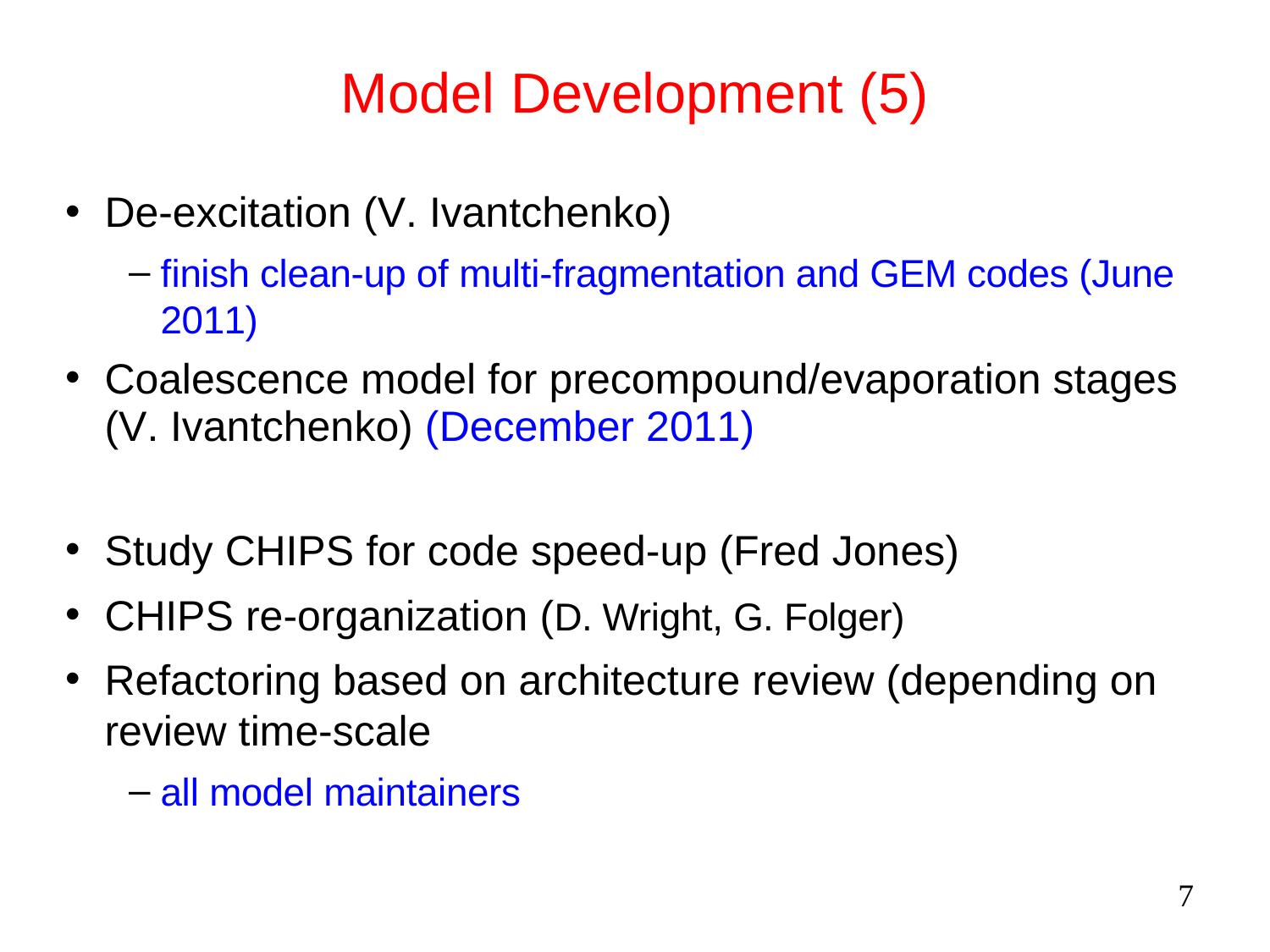## Validation (1)

- Continue to populate new validation and test facility
	- H. Wenzel, J. Yarba, D. Elvira (December 2011)
- Complete validation suites in all energy ranges
	- high energy
		- G. Folger (December 2011)
	- stopping particles
		- F. Jones, J. Yarba (December 2011)
	- ion-ion
		- T. Koi (December 2011)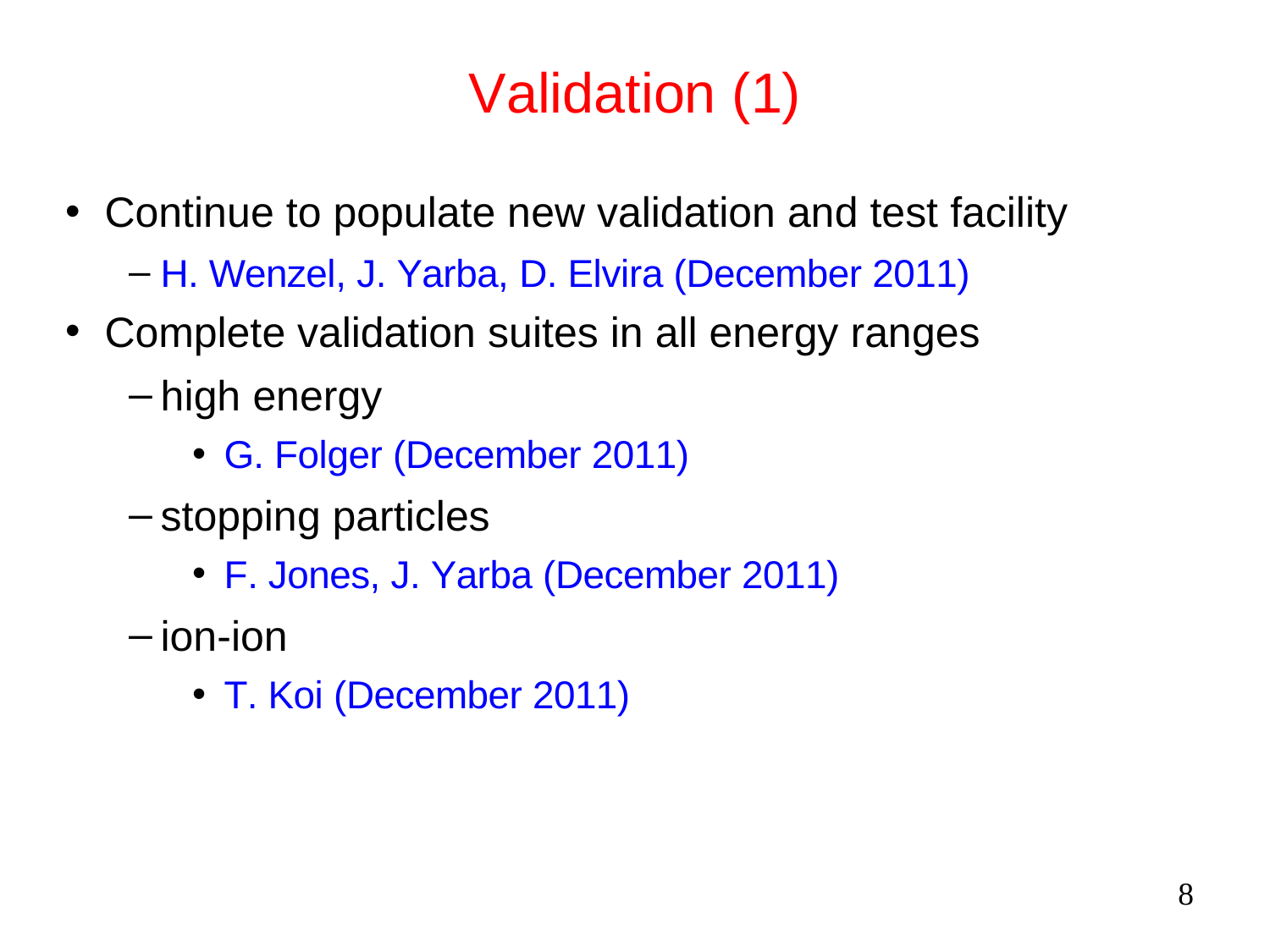## Validation (2)

- Shower shapes (A. Dotti, J. Apostolakis)
	- compare to HELIOS, (NA62) data (May 2011)
	- develop more detailed tests of shower shape composition, with new observables (April 2011)
- Transition region (A. Dotti, J. Apostolakis)
	- study effect on energy resolution (June 2011)
- G4Precompound/evaporation (A. Ivantchenko, V. Ivantchenko, J.M. Quesada, M. Kelsey, J. Yarba, A. Howard)
	- detailed comparison of Bertini cascade with and without G4Precompound (June 2011)
	- continued validation and performance improvement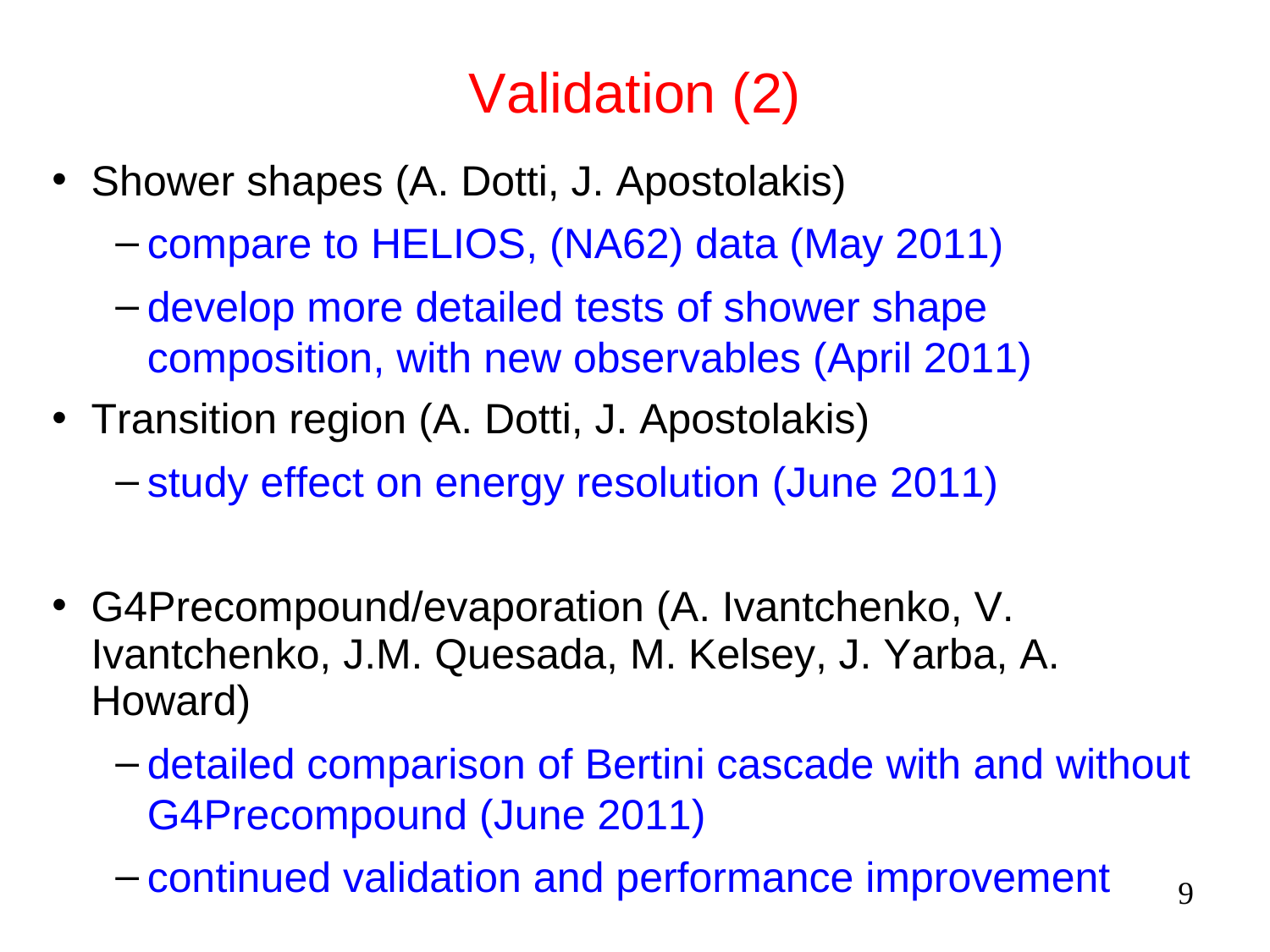## Validation (3)

- Continuing, regular validation effort
	- IAEA, test30, test35
		- V. Ivantchenko, A. Ivantchenko
- Energy/momentum conservation in models and physics lists (J. Apostolakis, D. Wright, G. Folger) (April 2011)
- Complete SAID cross section work and web pages (F. Jones) (June 2011)
- Cross section validation tests (A. Ivantchenko) (June 2011)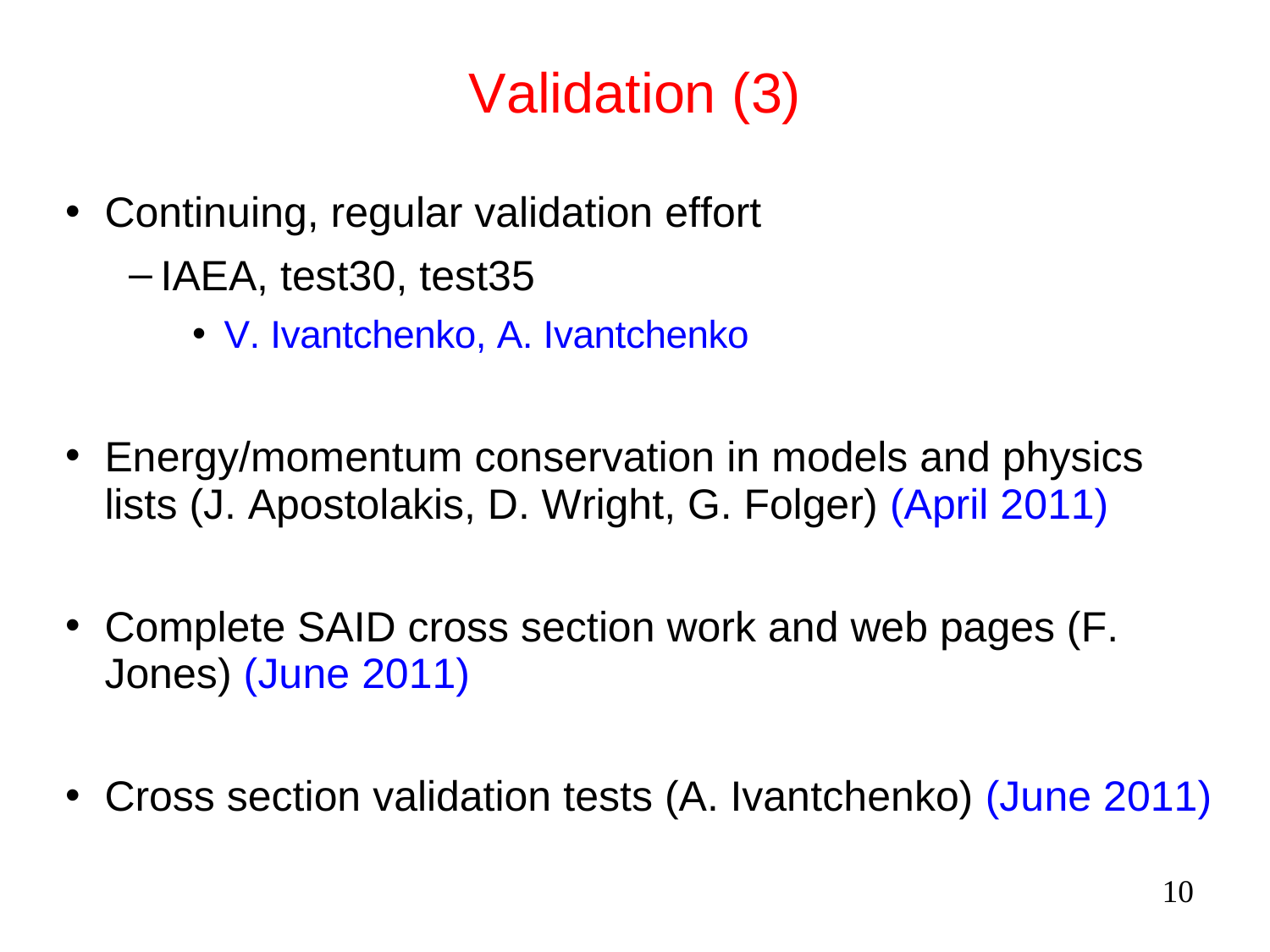## Validation (4)

• Comparison of ion-ion models against Catania 62AMeV data from carbon atoms on various targets (P. Cirrone, F. Romano) (December 2011)